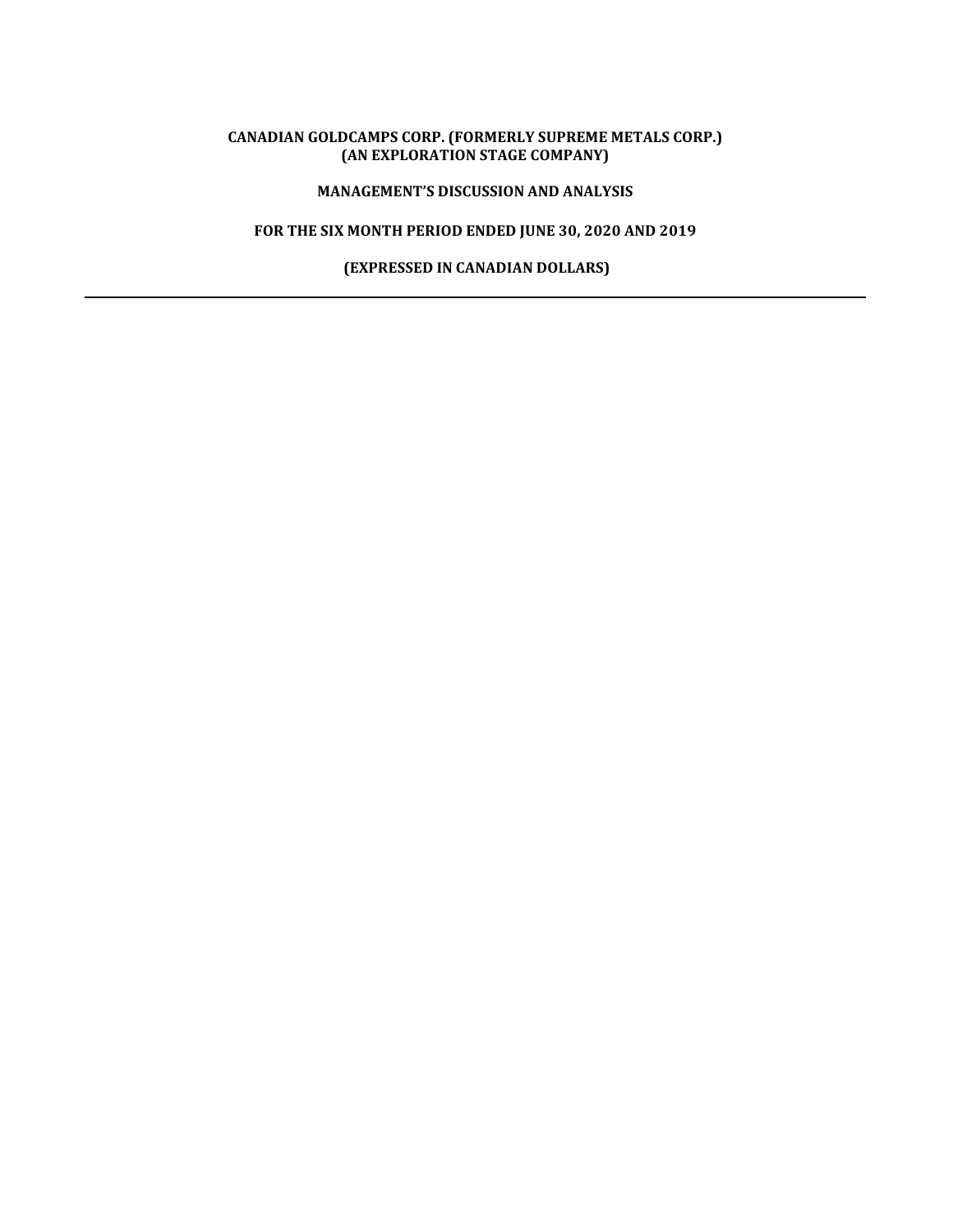## **August 31, 2020**

*This management's discussion and analysis ("MD&A") provides an analysis of our financial situation which will enable the reader to evaluate important variations in our financial situation for the six month period ended June 30, 2020, compared to the six month period ended June 30, 2019. This report prepared as at August 31, 2020 intends to complement and supplement our condensed interim consolidated financial statements (the "financial statements") as at June 30, 2020 and should be read in conjunction with the financial statements and the accompanying notes. The financial statements of subsidiaries are included in the condensed interim consolidated financial statements from the date that control commences until the date that control ceases.* 

*Our financial statements and the management's discussion and analysis are intended to provide a reasonable base for the investor to evaluate our financial situation.* 

*Our financial statements have been prepared using accounting policies consistent with International Financial Reporting Standards ("IFRS"). All dollar amounts contained in this MD&A are expressed in Canadian Dollars, unless otherwise specified.* 

*Where we say "we", "us", "our", the "Company" or "GoldCamps", we mean Canadian GoldCamps Corp. and/or its subsidiaries, as it may apply.* 

### **DESCRIPTION OF BUSINESS**

Canadian GoldCamps Corp. (formerly Supreme Metals Corp.), the ("Company"), was incorporated pursuant to the Business Corporation Act (British Columbia) The Company's shares are listed on the Canadian Securities Exchange ("CSE") under the symbol "CAMP" (formerly "ABJ") and on the XETRA (R) trading platform of the Frankfurt Stock Exchange under the symbol "A68". The Company's head office and registered records office is located at Suite 810 - 789 West Pender Street, Vancouver, BC, V6C 1H2. Effective August 12, 2020, the Company changed its name from Supreme Metals Corp. to Canadian GoldCamps Corp.

The Company is engaged in the early stage of acquisition, exploration and development of natural resource properties with a focus on making new gold discoveries in established gold camps in Canada. The Company is considered to be in the exploration stage and has not placed any mineral properties into production.

On May 25, 2020, the Company completed a consolidation of its share capital on a one new for twenty old basis. The share and per share amounts have been adjusted within the financial statements to reflect the share consolidation.

In March 2020, the World Health Organization declared coronavirus COVID-19 a global pandemic. This contagious disease outbreak, which has continued to spread, and any related adverse public health developments, has adversely affected workforces, economies, and financial markets globally, potentially leading to an economic downturn. The impact on the Company is not currently determinable but management continues to monitor the situation.

### **CORPORATE DEVELOPMENTS AND SIGNIFICANT TRANSACTIONS AND FACTORS AFFECTING RESULT OF OPERATIONS**

During the six month period ended June 30, 2020, the Company completed the following transactions:

#### *Promissory notes payable*

On January 17, 2020, the Company received a working capital loan of \$25,000 from an arm's length party. The loan is non-interest bearing and payable on demand.

On February 11, 2020, the Company received a \$10,000 working capital loan from an arm's length party. The loan bears interest at 8% per annum and is payable on demand.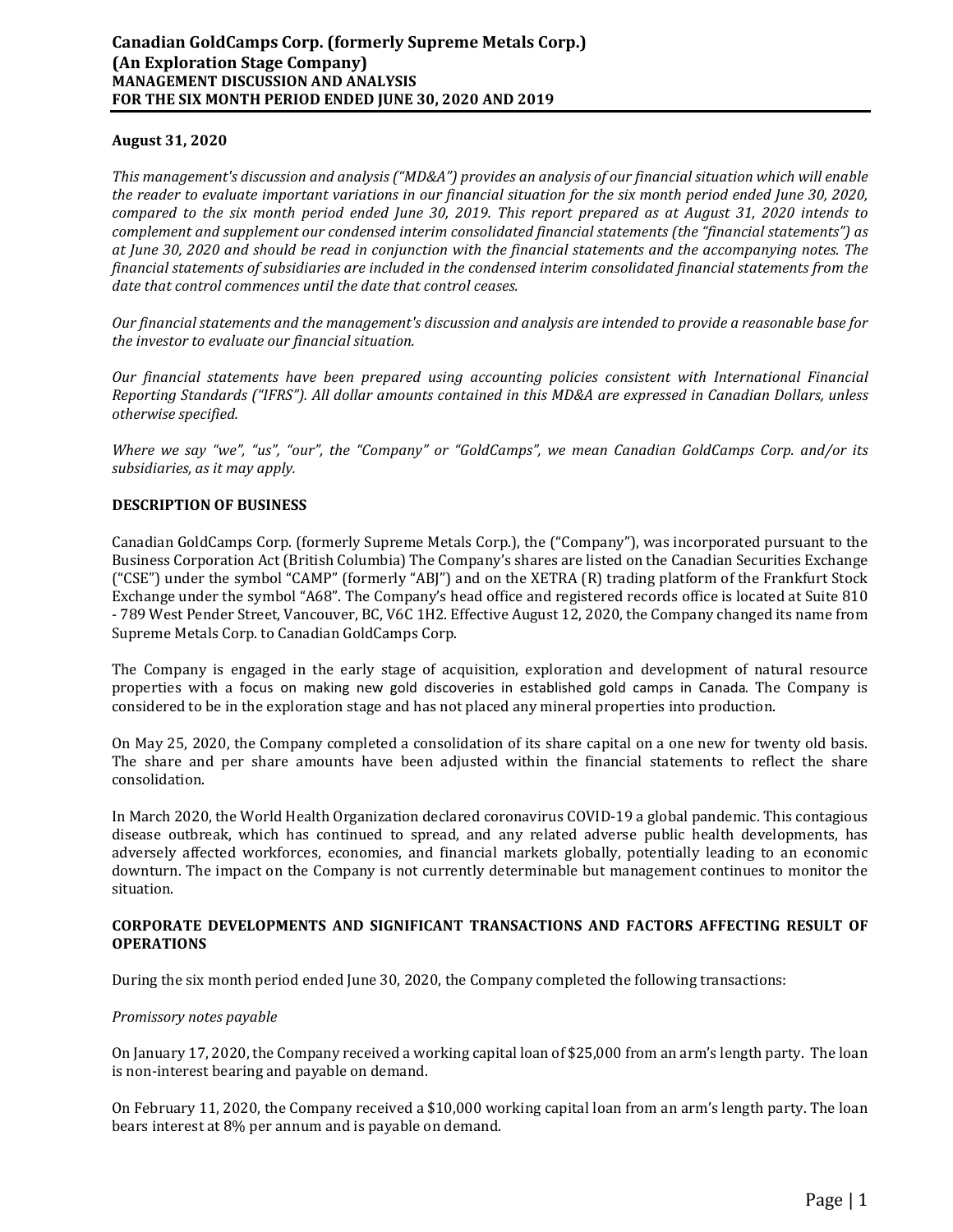## **CORPORATE DEVELOPMENTS AND SIGNIFICANT TRANSACTIONS AND FACTORS AFFECTING RESULT OF OPERATIONS (continued)**

#### *Bloom Lake East sale agreement*

On March 19, 2020, a sale agreement of the Bloom Lake East Property was made with Champion Iron Limited's subsidiary Quebec Iron Ore Inc. The sale agreement consists of a cash payment of \$61,400 to be paid to the Company (received).

A gross royalty of 1.25% is held by the Company, and an additional 1% gross royalty will be held by the original claimholder. The 1.25% gross royalty held by the Company can be purchased at the discretion of Champion at a rate of \$100,000 for each 0.1%.

On May 6, 2020, the Board of Directors approved the Purchase & Sale Agreement.

During the period, the Company received a grant from the Department of Finance of \$4,444 (2019 - \$Nil) for the Bloom Lake East Property from the Newfoundland and Labrador Government's Department of Finance – Mineral Incentive Programme under the Junior Exploration Assistance Project.

#### *Share exchange agreement and share consolidation*

On July 10, 2020, the Company acquired 100% of Sol Sureno Canada Inc. ("Sol Sureno"), an Ontario based exploration corporation focused on the acquisition and development of lithium properties in Peru. Sol Sureno via its wholly-owned subsidiary, Sol Sureño Sociedad Anonima Cerrada (Sol Sureño S.A.C.) ("Sol Sureno Peru") a corporation formed under the laws of Peru, holds 22 registered mining concessions totalling 19,200 hectares (Ha) and another 10 mining concessions of 7,000 Ha still pending registration (the "Macusani Project"). Pursuant to the Acquisition, the Company issued 15,000,000 common shares to the shareholders of Sol Sureno in exchange for all of the issued and outstanding shares of Sol Sureno.

The Company paid a finder's fee, payable of 1,500,000 common shares of the Company, to arm's length parties in connection with the Acquisition.

Immediately prior to, and as a condition of, closing the Acquisition, 115,000,000 Series 1 Convertible Preferred Shares (the "Preferred Shares") previously issued in the capital of the Company were converted into common shares of the Company on a 1:1 basis in accordance with the terms of the Preferred Shares (the "Preferred Share Conversion"). Following the Preferred Share Conversion (and immediately prior to the Acquisition and Consolidation) the Company had 321,824,532 common shares and no Preferred Shares outstanding. The share consolidation was completed on May 25, 2020.

The board of directors believes that the share consolidation better positions the Company to raise the funds it requires to finance continuing business activities and to seek additional opportunities.

The Macusani Project is located in the Macusani Plateau of Southern Peru and also includes concessions in the Crucero-Picotani Plateau, located 120 km to the southeast. The Crucero-Picotani Plateau area hosts known lithium occurrences in the same rhyolitic tuff formations as the lithium bearing formations within the Macusani Plateau. Sol Sureno's concessions in the Macusani area are adjacent to or within the Macusani Concessions of Plateau Energy Metals Inc. and within an 8 to 25 km radius of the original Falchani Lithium Discovery.

The geology of the Macusani Crucero-Picotani Plateau and surrounding area is unique in that it contains some of the world's most highly evolved rhyolitic peralkaline rocks, both intrusive and extrusive. Such rocks have anomalous accumulation of tin, tungsten, beryllium, rubidium and lithium. Lithium exploration has been focused on several flat lying horizons within the Chacaconiza member of the Quenamari Formation of rhyolitic tuff but the presence of lithium in both rhyolitic intrusive and pegmatite rocks has not been thoroughly examined. Most of Sol Sureno's concessions overly the outcropping Chacsconiza member.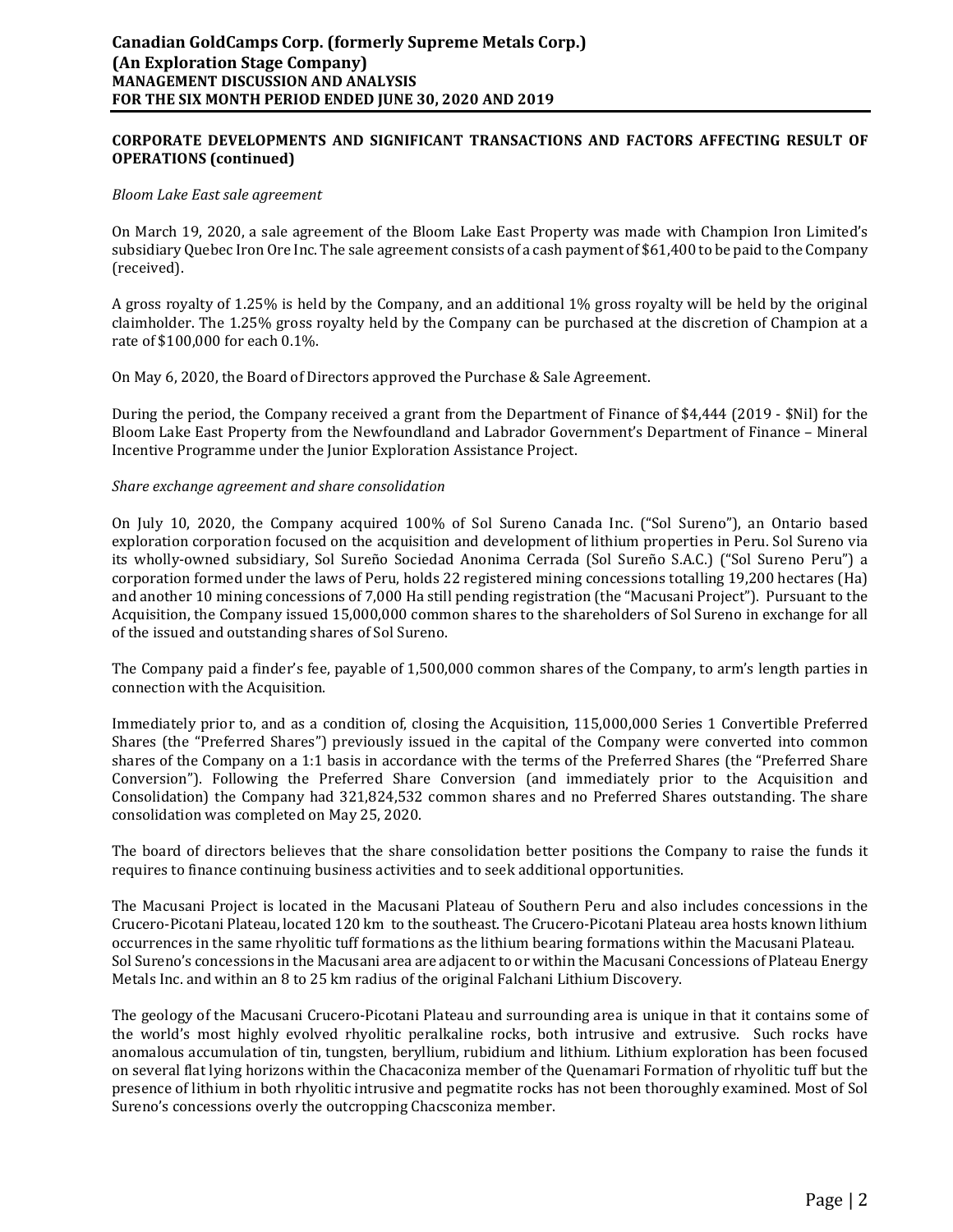### **CORPORATE DEVELOPMENTS AND SIGNIFICANT TRANSACTIONS AND FACTORS AFFECTING RESULT OF OPERATIONS (continued)**

#### *Debt settlement*

On July 10, 2020, the Company issued 2,500,000 common shares to settle \$250,000 of debt.

#### *Private placement*

On July 10, 2020, the Company closed a non-brokered private placement and issued 21,690,332 ("Units") for gross proceeds of \$3,253,550. Each Unit is comprised of one common share of the Company and one common share purchase warrant (each a "Warrant"). Each Warrant is exercisable to acquire one Common Share of the Company for a period of 36 months following the closing date at an exercise price of CAD\$0.30 per Common Share.

The Company paid a finder's fee of 181,100 warrants to arm's length parties in connection with the private placement, with the same terms as the private placement Warrants.

### **OVERALL PERFORMANCE AND RESULTS OF OPERATIONS**

#### **EXPLORATION AND EVALUATION EXPENDITURES**

|                                                                                          | June 30, 2020                      | June 30, 2019          |
|------------------------------------------------------------------------------------------|------------------------------------|------------------------|
| Acquisition costs<br>General exploration expenditures<br>Recovery from option agreements | $\overline{\phantom{a}}$<br>15,300 | 4,513,390<br>(23, 496) |
|                                                                                          | 15,300                             | 4,489,894              |

During the six month period ended June 30, 2020, the Company paid a total of \$15,300 for exploration and evaluation expenditures. The 2020 expenditures were comprised of \$13,200 to renew licenses and permits and \$2,100 for geological consulting for the Bloom Lake East Project. The recovery of \$23,496 of general exploration expenditures in the comparative 2019 period were mainly related to government grants, totaling \$26,226 and incurred exploration and evaluation activity of \$2,730. The \$4,513,390 acquisition costs in the comparative period ended June 30, 2019 were attributed to the acquisition of Iberian Lithium's properties.

### **PROJECTS:**

### **The Bloom Lake East Project**

On February 3, 2017, the Company entered into an agreement of purchase and sale (the "Bloom Lake East Purchase Agreement") with Thomas Poupore and Ryan Kalt (the "Vendors") providing for the acquisition of a one hundred percent (100%) undivided interest in and to the Bloom Lake East Project located in Newfoundland and Labrador. Pursuant to the Bloom Lake East Purchase Agreement, the Company shall earn 100% of the Project upon the payment of \$100,000 (paid) and issuance of 250,000 common shares (issued) to the Vendors. The Bloom Lake East Project is subject to a 1.5% gross royalty payable to the Vendors. In February 2018, the Company technically allowed the Bloom Lake East Claims to expire but was able to make a payment to the Newfoundland government to extend the time for submission of assessment work.

On January 22, 2019, the Company entered into a Joint Exploration Agreement (the "Agreement") with Champion Iron Limited ("Champion"), for a joint exploration on the Company's Bloom Lake East Property and Champion's Bloom Lake Mine Property.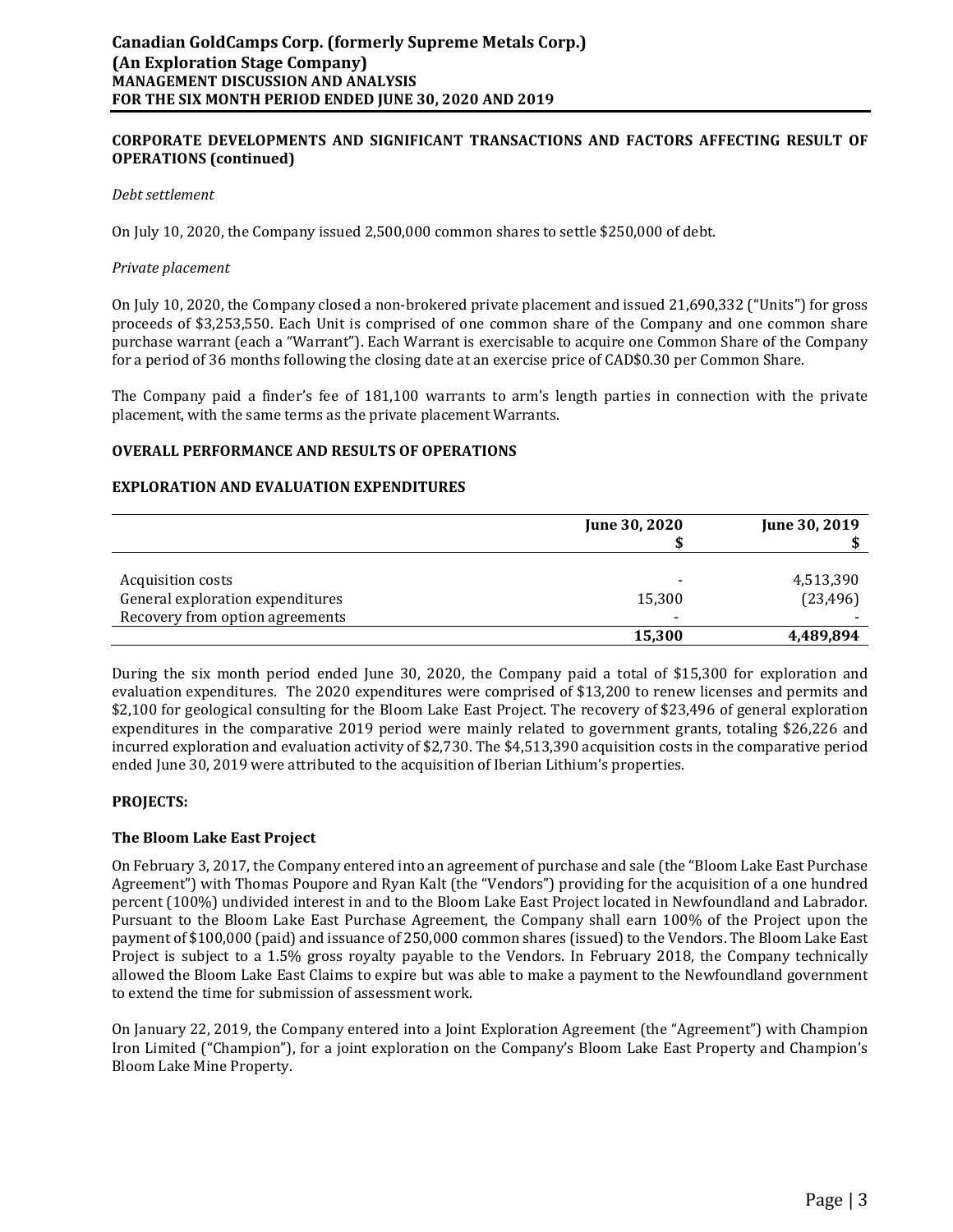### **PROJECTS: (continued)**

### **The Bloom Lake East Project (continued)**

Pursuant to the terms of the agreement, Champion, at the expense of their own, explored the licenses held by the Company on the Bloom Lake East Property and the Company could explore for cobalt on Champion's property. Champion was going to fund the following budget allocation:

- \$100,000 in exploration expenditures on the Bloom Lake East Property; and
- \$50,000 for cobalt exploration on the Bloom Lake Iron Mine Property.

The Bloom Lake East Project agreements were terminated during the year ended December 31, 2019.

On March 19, 2020, a purchase and sale agreement ("Purchase & Sale Agreement") of the Bloom Lake East Property was made with Champion's subsidiary Quebec Iron Ore Inc. ("Quebec Iron"). The Purchase & Sale Agreement consists of a cash payment of \$61,400 (received) to be paid to the Company. A gross royalty of 1.25% is held by the Company, and an additional 1% gross royalty is held by the original claimholder. The 1.25% gross royalty held by the Company can be purchased at the discretion of Champion at a rate of \$100,000 for each 0.1%.

On May 6, 2020, the Board of Directors approved the Purchase & Sale Agreement.

During the period, the Company received a grant from the Department of Finance of \$4,444 (2019 - \$Nil) for the Bloom Lake East Property from the Newfoundland and Labrador Government's Department of Finance – Mineral Incentive Programme under the Junior Exploration Assistance Project.

### **Mt. Thom Project**

On February 3, 2017, the Company entered into a purchase and sale agreement (the "Mt. Thom Purchase Agreement") with the Vendors for the acquisition of a 100% undivided interest in the Mt. Thom Project. The Mt. Thom property is believed to be an "IOCG-type" copper-cobalt-gold prospect located in central Nova Scotia, Canada, approximately 22km east of Truro. The project consists of 39 mineral claims over five contiguous licenses and covers approx. 1,560 acres located in the Province of Nova Scotia. In consideration for the acquisition of the Mt. Thom Project, the Company paid \$20,000 and issued 2,500,000 common shares to the Vendors. The Mt. Thom Project is subject to a 1.5% gross royalty payable to the Vendors.

On April 13, 2018, the Company entered into an option agreement (the "Option Agreement") with American Cobalt Corp (Formerly 1156010 BC Ltd.) (the "Purchaser"), a wholly owned subsidiary of International Cobalt Corp (CSE:CO) for its Mt. Thom Project. Pursuant to the agreement, the Purchaser can acquire up to 80% of the Mt. Thom Project. As consideration for this Option Agreement, the Purchaser has the following commitments:

- Pay \$87,500 within 5 days of signing the option agreement (received);
- Earn 60% interest by completing a 43-101 compliant resource estimate on one or more of the mineral property claims and incur \$100,000 of exploration expenditures within 30 months; and,
- Earn an additional 20% interest by completing a preliminary economic assessment within 48 months.

The Mt. Thom Project is subject to a 1.5% gross royalty.

On May 25, 2018, the Company reported that anomalous cobalt had been confirmed on the Mt. Thom Property (the "Property") on 3 drill cores selectively analyzed using an XRF (X-Ray Fluorescent) unit. The Property is now believed to be a Cu-Co-Au variant of an IOCG mineralization event and further investigation of the Property is ongoing.

International Cobalt Corp. completed a Mobile Metal Ion soil survey. This survey expanded the area of previous mobile metal ion coverage and located several new cobalt anomalies. Recently, International Cobalt ceased its option.

On August 20, 2019, the Option Agreement with American Cobalt Corp. was terminated and the Property was returned to the Company.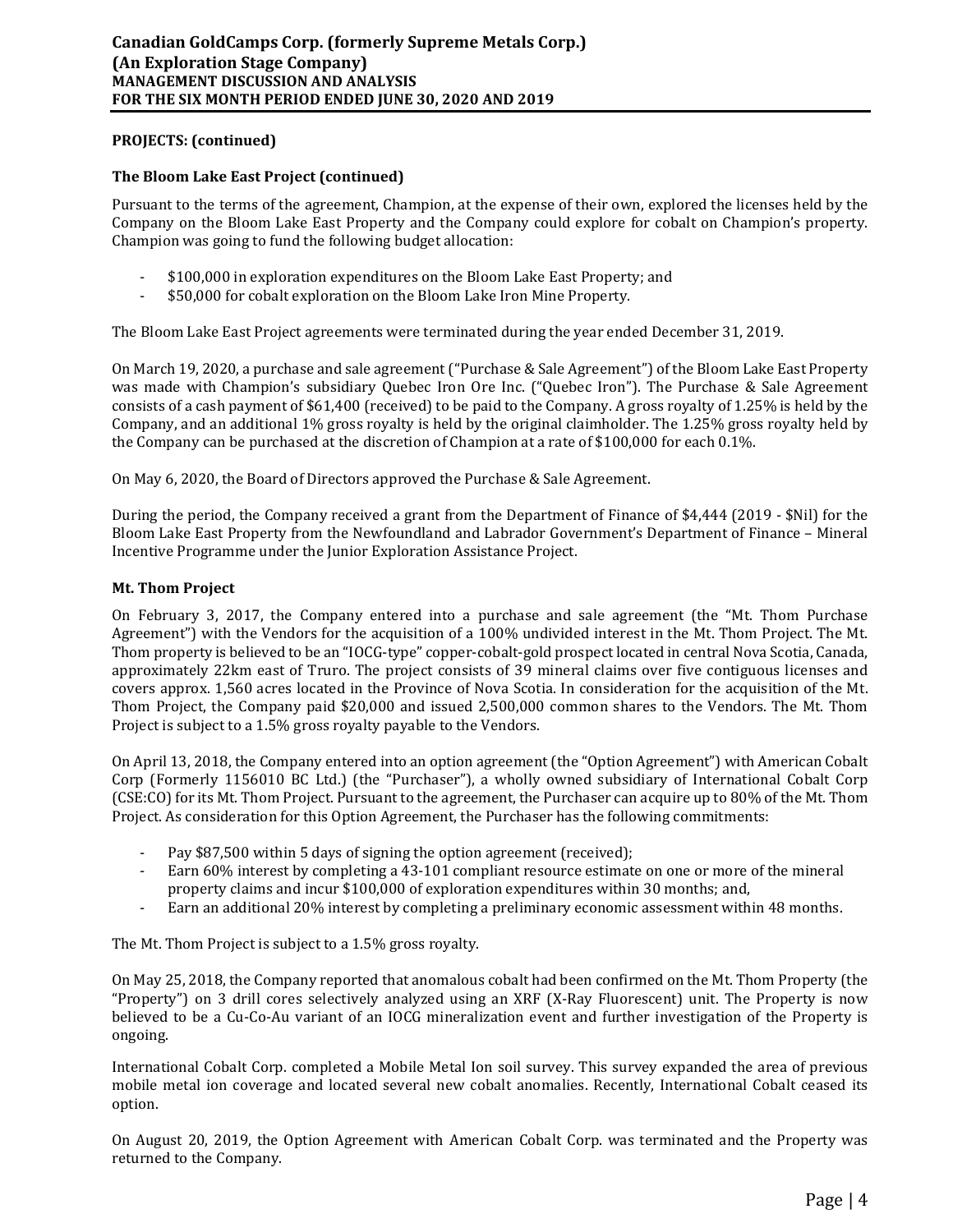## **PROJECTS: (continued)**

### **The Fraserdale Conductor**

On April 10 and 19, 2018, fourteen 25ha single unit claims in Pinard townships were acquired by the Company using Ontario's MNDMF's MLAS online claim acquisition service. No additional fees or royalties to other parties were involved in this acquisition**.** The property was acquired due to the presence of 2 moderate to strong continuous nonmagnetic east-west linear conductors occurring over a length of at least 1.5 kilometres on crown land available for acquisition. Limited information is known of the geology on this property and surrounding area. The prolific Detour Lake Gold mine is located approximately 132 kilometres to the east.

## **The Wendigo Property**

On April 10 & 29, 2018, 52 contiguous one unit claims were acquired by the Company using Ontario's MNDMF's MLAS online claim acquisition service. No additional fees or royalties to other parties were involved in this acquisition. These claims, located 39 kilometres southeast of Kirkland Lake, are 100% owned by the company. The Wendigo Property was acquired due to the highly anomalous lake sediment values for gold and nickel as well as anomalous cobalt reported by the Geological Survey of Canada. This regional lake sediment survey, covered over 20,900 square kilometres and contained approximately 1,600 lake sediment samples. Cobalt and gold occurrences occur on the property. Of all the lake sediment samples analyzed, 3 occurring within Wendigo Lake area were above the 95 percentile with the highest reading of these 3 being 133ppb Au. This was the second highest gold reading in the whole survey area. Rock samples returning 0.05 to 1.17 oz/ton gold and 0.13% to 1.89% copper<sup>1</sup> from an 800 metre long quartz carbonate quartz vein of the Bute Larder Occurrence were obtained by OGS geologist Howard Lovel.

A site visit was undertaken on the property on August 13, 2018 to examine the cobalt pit, massive pyrite and part of the Archean gabbroic sill on the property. A subsequent visit to the property to examine the gold bearing veins was undertaken in September 2019.

### **QUALIFIED PERSON**

Mr. Bob Komarechka, a Qualified Person within the meaning of National Instrument 43-101 and the former CEO, has reviewed the technical information in this MD&A.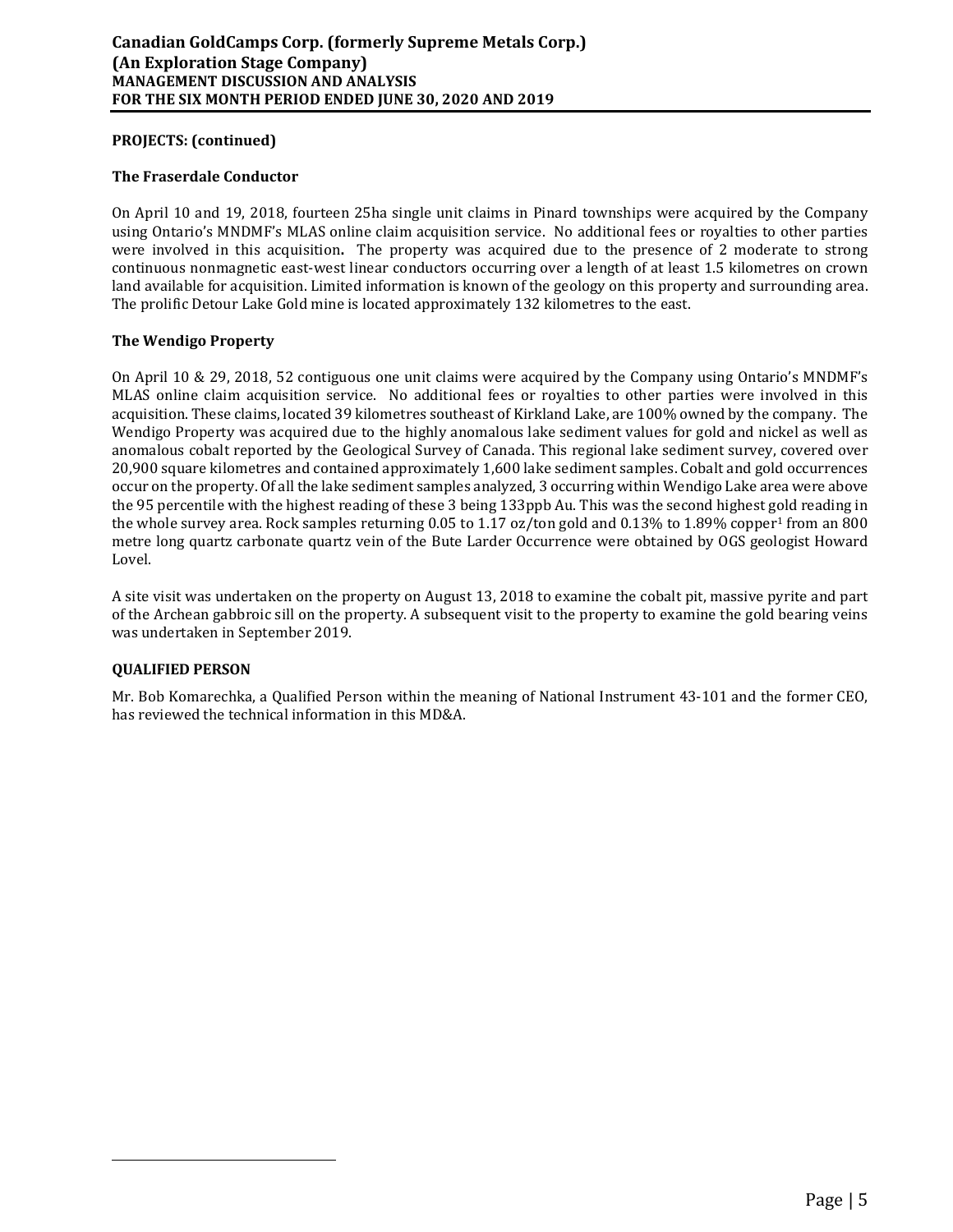## **CONDENSED INTERIM CONSOLIDATED RESULTS OF OPERATIONS**

All of the balances set out in this and following sections, including the Summary of annual results conform to IFRS standards.

|                                    | <b>Three months ended</b> |                  | <b>Six months ended</b> |                  |
|------------------------------------|---------------------------|------------------|-------------------------|------------------|
|                                    | <b>June 30,</b><br>2020   | June 30,<br>2019 | <b>June 30,</b><br>2020 | June 30,<br>2019 |
|                                    | \$                        | \$               | \$                      | \$               |
| <b>Expenses</b>                    |                           |                  |                         |                  |
| Bank charges and interest          | (1,720)                   | (1, 408)         | (3,238)                 | (1, 474)         |
| <b>Consulting fees</b>             | (74, 325)                 | (42, 501)        | (94, 625)               | (96, 149)        |
| <b>Exploration and evaluation</b>  |                           |                  |                         |                  |
| expenditures                       | (2, 100)                  | 31,426           | (15, 300)               | (4,489,894)      |
| Foreign exchange                   |                           |                  |                         | (262)            |
| Insurance                          |                           | 5,042            | (1,681)                 | (3, 362)         |
| Office and general                 | (1, 316)                  | (1,061)          | (1,632)                 | (1, 360)         |
| Professional fees                  | (29, 325)                 | (20, 750)        | (29, 325)               | (35, 126)        |
| Transfer agent and filing fees     | (5,092)                   | (5,093)          | (8, 592)                | (7,761)          |
| Travel                             |                           | (10, 841)        |                         | (10, 946)        |
| Net loss for the period            | (113, 878)                | (45, 186)        | (154, 393)              | (4,646,334)      |
| Gain on sale of exploration and    |                           |                  |                         |                  |
| evaluation properties              | 61,400                    |                  | 61,400                  |                  |
| Other income                       | 4,444                     |                  | 4,444                   |                  |
| Net and comprehensive loss for the |                           |                  |                         |                  |
| period                             | (48, 034)                 | (45, 186)        | (88, 549)               | (4,646,334)      |

### **For the six months ended June 30, 2020, and 2019**

During the six months ended June 30, 2020 ("2020"), the Company reported a net loss of \$88,549 compared to \$4,646,334 in the six month period ended June, 2019 ("2019"), a decrease in loss of \$4,557,785. The decrease in loss is mainly comprised of the following items:

Exploration and evaluation expenditures in 2020 decreased by \$4,474,594, to \$15,300 compared to \$4,489,894 in 2019. During 2020, the company paid a total of \$15,300 for exploration and evaluation expenditures. The 2020 expenditures were comprised of \$13,200 to renew licenses and permits and \$2,100 for geological consulting for the Bloom Lake East Project. On January 22, 2019, the Company completed the 100% acquisition of Iberian Lithium Corp. via a three-cornered amalgamation with the Company's wholly owned subsidiary, 2661648 Ontario Inc. The Company issued 5,750,000 preferred shares valued at \$2,300,000, 1,750,000 common shares valued at \$1,050,000, paid \$919,594 for option payments and exploration activity up to the acquisition date, and paid a \$250,000 finder's fee, resulting in total consideration paid of \$4,519,594. The net assets acquired in the transaction totaled \$4,836 which equated to a net total of \$4,513,390 in deemed exploration and evaluation expenditures for Iberian during 2019. The Company also paid \$2,730 of general exploration expenditures in 2019 which were mainly related to the various property rights. Recoveries \$Nil (2019 - \$26,226) offset the exploration and evaluation expenditures total.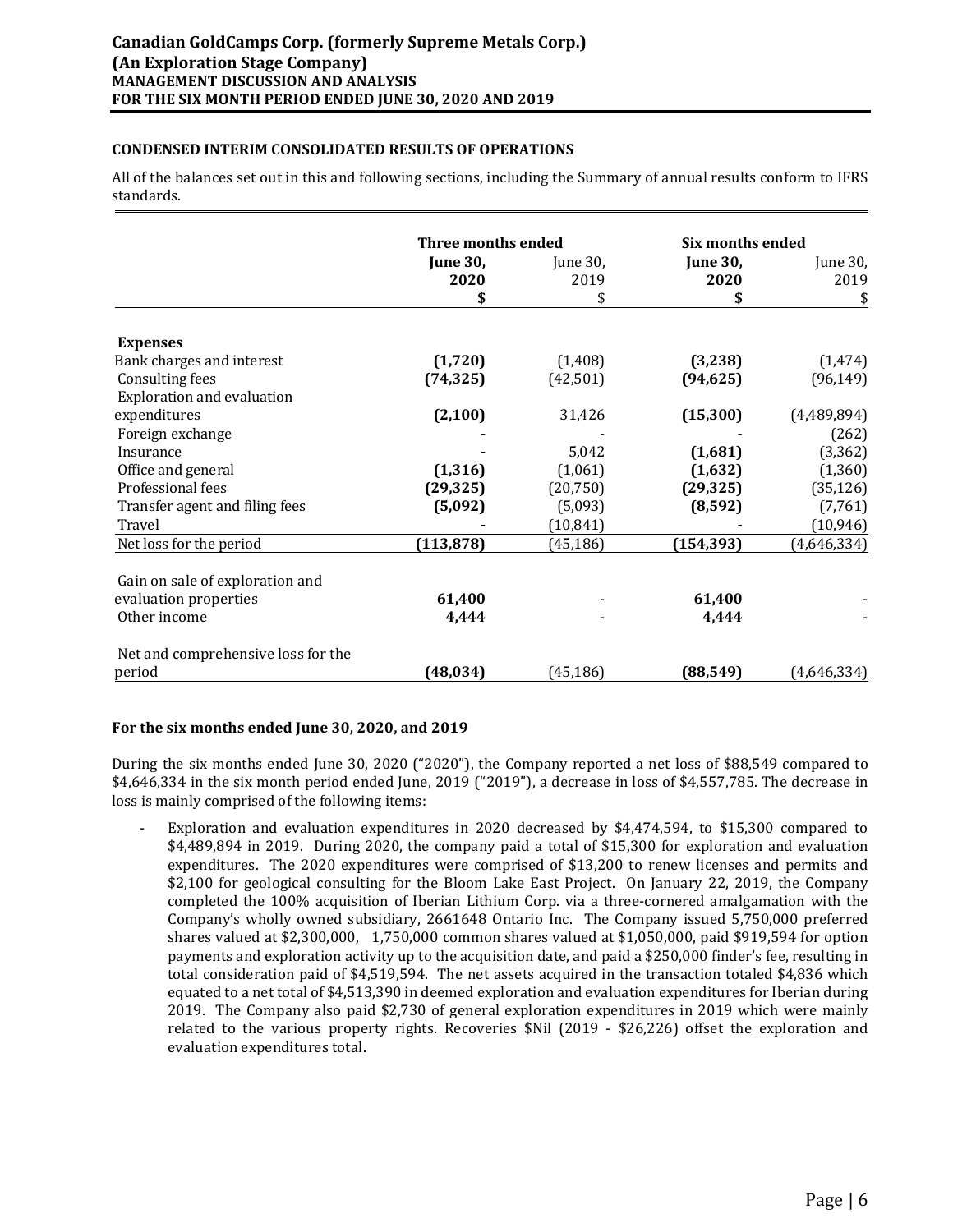## **CONDENSED INTERIM CONSOLIDATED RESULTS OF OPERATIONS (continued)**

- Consulting fees decreased by \$1,524 in 2020, to \$94,625 (2019 \$96,149). The Company paid or accrued \$70,000 (2019 - \$66,049) for the CEO's salary. A further \$21,000 (2019 - \$27,600) was paid for corporate/management fees. The remaining balance of \$3,625 (2019 - \$2,500) was incurred for services provided by consultants. Consulting fees in 2019 were significantly higher as the Company had entered into consulting agreements seeking advice on a newly optioned property and to investigate potential resource properties.
- Professional fees decreased by \$5,801 in 2020, to \$29,325 (2019 \$35,127). The Company paid \$Nil (2019 - \$5,377) for legal services in relation to the acquisition of Iberian. Audit fees of \$Nil (2019 - \$11,750) and accounting services of \$29,325 (2019 - \$18,000) were provided by a consulting firm.
- Insurance expense decreased \$1,681, to \$1,681 (2019 \$3,362) as the Company changed to a cost-effective insurance provider.
- Bank charges and interest expense increased \$1,764, from \$1,474 in 2019 to \$3,238. The increase is mainly attributed to accruing interest on the two interest-bearing promissory notes payable during the period. There were no promissory notes payable during the comparative period.
- During the period, the Company received \$61,400 relating to the sale of its exploration and evaluation properties and received \$4,444 as a government grant from the government of Newfoundland and Labrador's Department of Finance – Mineral Incentive Programme under the Junior Exploration Assistance Project.

The past few years have been difficult for junior exploration companies to obtain financing in capital markets. With the recent pandemic of coronavirus COVID-19 around the world, it has become an even more challenging situation with an ongoing need to conserve cash as much as possible, bearing in mind the parallel need to manage a compliant public company and the maintenance of its assets in good standing.

During the three months ended June 30, 2020 ("2020"), the Company reported a net loss of \$48,034 compared to a loss of \$45,186. The Company incurred consulting fees during the period and sold an exploration and evaluation property for \$61,400 which resulted in an overall net loss for the three-month period ended.

# **SUMMARY OF QUARTERLY RESULTS**

The table below presents selected financial data for the Company's eight most recently completed quarters, all prepared in accordance with IFRS.

|                                                                                   | Jun 30,<br>2020    | Mar 31,<br>2020     | Dec 31,<br>2019<br>\$ | Sep 30,<br>2019     | June 30,<br>2019    | Mar 31<br>2019<br>\$                | Dec 31<br>2018      | Sep 30<br>2018       |
|-----------------------------------------------------------------------------------|--------------------|---------------------|-----------------------|---------------------|---------------------|-------------------------------------|---------------------|----------------------|
| Deficit and Cash Flow<br>Net income (loss)<br>Basic and diluted loss per<br>share | (48,034)<br>(0.00) | (40, 515)<br>(0.00) | 45,331<br>0.00        | (62, 578)<br>(0.00) | (45, 186)<br>(0.00) | (4,601,148)<br>(0.02)               | (188,989)<br>(0.00) | (236, 717)<br>(0.00) |
| <b>Balance Sheet</b><br>Long term liabilities<br><b>Total Assets</b>              | 202.081            | 23,557              | 22,151                | 53,802              | 79.484              | $\overline{\phantom{0}}$<br>136,256 | 1,266,168           | 1,915,354            |

Fluctuations in assets are mostly due to cash on financing activities and deployed to property investigation, acquisition and advancement of exploration and evaluation assets. The amount and timing of expenses and availability of capital resources vary substantially from quarter to quarter, depending on the level of exploration activities being undertaken at any time and the availability of funding from investors or collaboration partners.

The \$4,601,148 net loss incurred during the quarter ended March 31, 2019 was primarily attributed to the acquisition of Iberian.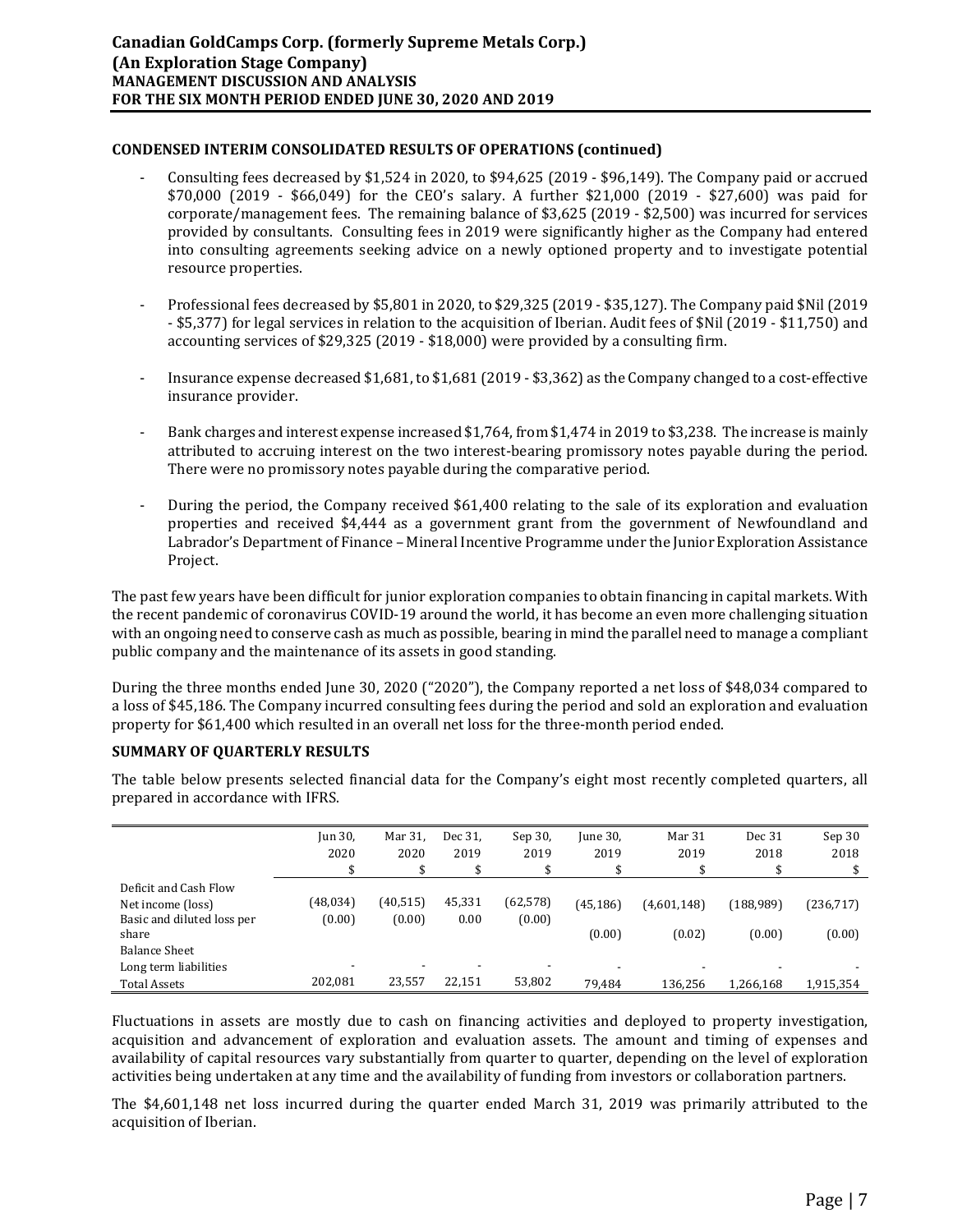## **LIQUIDITY AND CAPITAL RESOURCES**

The financial statements have been prepared on a going-concern basis, which assumes the realization of assets and liquidation of liabilities in the normal course of business. Continuing operations, as intended, are dependent on management's ability to raise required funding through future equity issuances, its ability to acquire resource property or business interests and develop profitable operations or a combination thereof, which is not assured, given today's volatile and uncertain financial markets. During the period, the Company minimized its exploration and development programs as it focused on improving its working capital position.

As at June 30, 2020, the Company had a working capital deficiency of \$85,192 (December 31, 2019 – \$161,643) which primarily consisted of cash of \$177,044 (December 31, 2019 - \$11,450), amounts receivable of \$11,015 (December 31, 2019 - \$9,020), and prepaid expenses of \$14,022 (December 31, 2019 - \$1,681). Current liabilities, being accounts payable and accrued liabilities as at June 30, 2020, amounted to \$97,906 (December 31, 2019 - \$32,326), and promissory notes payable of \$189,367 (December 31, 2019 - \$Nil). Refer to the Financial Statements for more information on the use of cash in operating, investing and financing activities for the periods ended June 30, 2020 and 2019.

Other than the current liabilities outlined above, the Company has no short-term capital spending requirements and future plans and expectations are based on the assumption that the Company will realize its assets and discharge its liabilities in the normal course of business rather than through a process of forced liquidation. There can be no assurance that the Company will be able to obtain adequate financing in the future or if available that such financing will be on acceptable terms. If adequate financing is not available when required, the Company may be required to delay, scale back or eliminate various programs and may be unable to continue in operation. The Company may seek such additional financing through debt or equity offerings. Any equity offering will result in dilution to the ownership interests of the Company's shareholders and may result in dilution to the value of such interests.

The Company's future revenues, if any, are expected to be from the mining and sale of mineral products or interests related thereto. The economics of developing and producing mineral products are affected by many factors including the cost of operations, variations in the grade of ore mined, and the price of metals. Depending on the price of metals, the Company may determine that it is impractical to continue commercial production. The price of metals has fluctuated widely in recent years and is affected by many factors beyond the Company's control including changes in international investment patterns and monetary systems, economic growth rates, political developments, the extent of sales or accumulation of reserves by governments, and shifts in private supplies of and demands for metals. The supply of metals consists of a combination of mine production, recycled material, and existing stocks held by governments, producers, financial institutions and consumers. If the market price for metals falls below the Company's full production costs and remains at such levels for any sustained period of time, the Company will experience losses and may decide to discontinue operations or development of other projects or mining at one or more of its properties at that time.

# **LIQUIDITY AND CAPITAL RESOURCES – CASH FLOW**

### **OPERATING ACTIVITIES:**

Cash used in operating activities for the six month period ended June 30, 2020 was \$34,406 compared to \$134,219 cash used in the comparative period. Cash used in operating activities was primarily used to ensure the Company is compliant with the regulatory requirements. During the current period, the Company continued its cost-cutting measures to conserve funds.

### **INVESTING ACTIVITIES:**

There were no investing activities during the six month periods ended June 30, 2020 and 2019, respectively.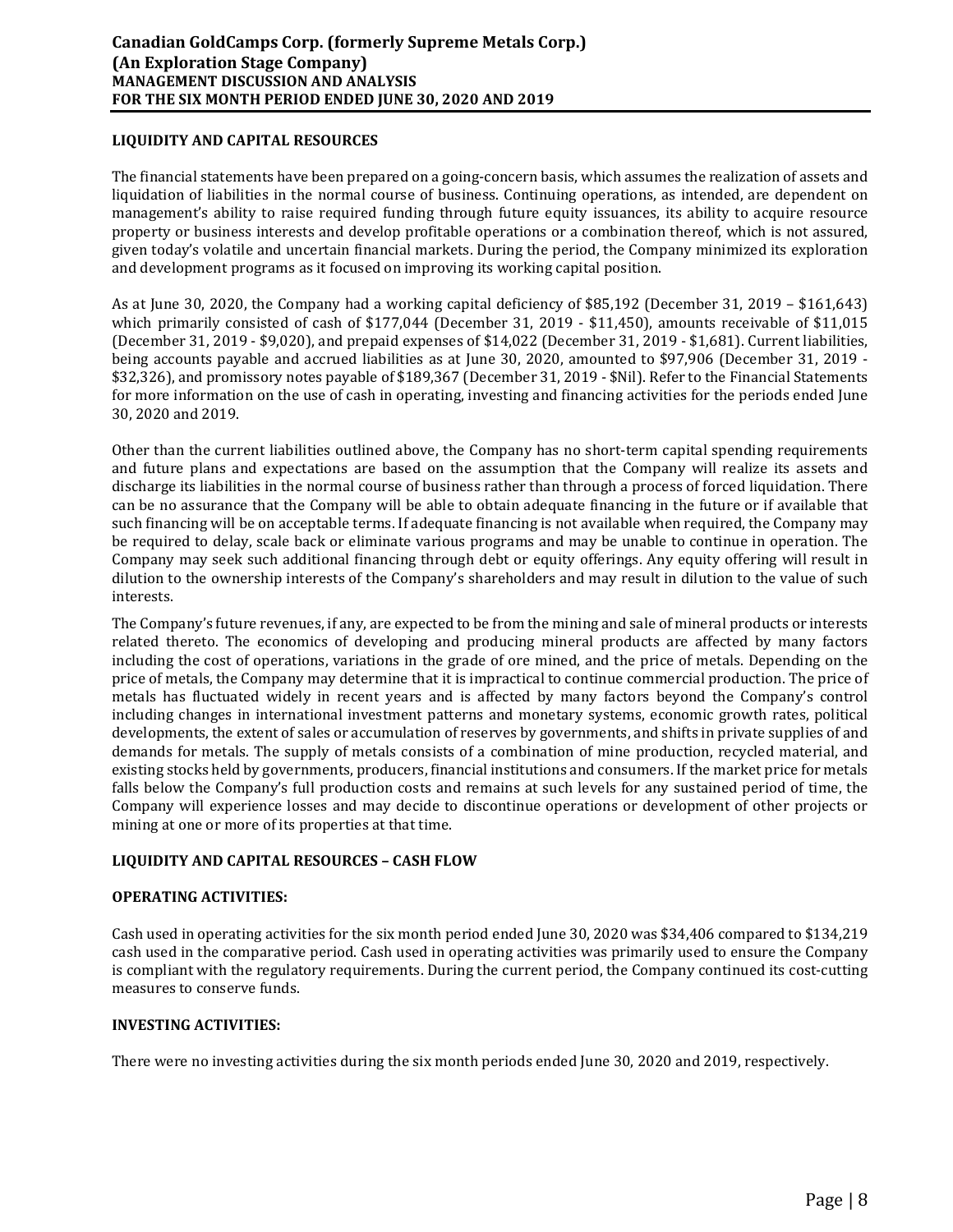## **LIQUIDITY AND CAPITAL RESOURCES – CASH FLOW (CONTINUED)**

#### **FINANCING ACTIVITIES:**

Cash provided by financing activities for the period ended June 30, 2020 was \$200,000 as compared to \$100,000 in the comparative period. During the current quarter, the Company received two working capital loans from arm's length parties totaling \$35,000 and received share subscription funds of \$165,000 relating to a non-brokered private placement closing subsequent to period end.

### **RELATED PARTY TRANSACIONS AND KEY MANAGEMENT COMPENSATION**

The Directors and Executive Officers of the Company are as follows:

| Alex Terentiew    | President and Chief Executive Officer                  |
|-------------------|--------------------------------------------------------|
| Robert Komarechka | Former President, Chief Executive Officer and Director |
| Vicki Rosenthal   | Chief Financial Officer                                |
| Brendan Purdy     | Director                                               |
| Maciej Lis        | Director                                               |
| David Garofalo    | Director                                               |

The Company incurred the following related party transactions, with associated persons or corporations, which were undertaken in the normal course of operations and were measured at the exchange amount as follows:

a) Key management include directors, executive officers and officers which constitute the management team. The Company paid or accrued compensation in the form of consulting fees to key management or companies controlled by directors, executive officers and officers and share based compensation directly to directors, executive officers and officers as follows:

|                                                               | <b>June 30,</b> | June 30, |
|---------------------------------------------------------------|-----------------|----------|
|                                                               | 2020            | 2019     |
| Period-ended                                                  |                 |          |
| Consulting fees paid or accrued to the former Chief Executive |                 |          |
| Officer                                                       | 70.000          | 60.000   |
| Legal fees paid to a director                                 |                 |          |
| Accounting fees paid to the Chief Financial Officer           |                 |          |
|                                                               | 70.000          | 60.000   |

There are amounts payable to current and former directors and companies owned thereby of \$70,144 and \$Nil in accounts payable as at June 30, 2020 and December 31, 2019, respectively.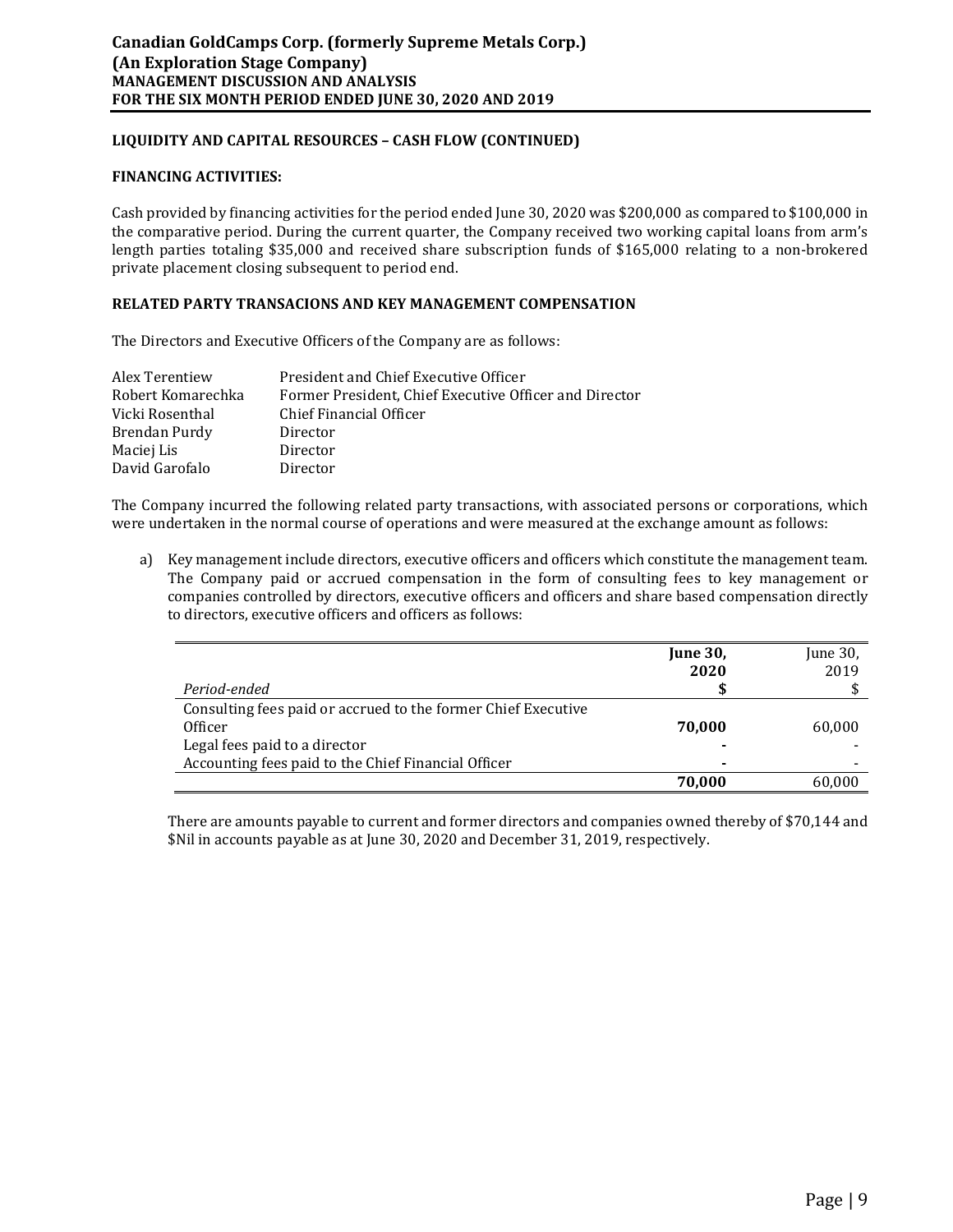### **OUTSTANDING SHARE DATA**

The following summarizes the outstanding common shares, options and warrants as of the date of this MD&A.

|                                       | <b>Number</b> |
|---------------------------------------|---------------|
| Common shares, issued and outstanding | 56,781,510    |
| Warrants                              | 22,605,192    |
| Stock Options                         | 5,670,000     |

On May 25, 2020, the Company completed a consolidation of its share capital on a one new for twenty old basis. The number of common shares and warrants have been adjusted within the financial statements to reflect the share consolidation.

On August 13, 2020, the Company granted a total of 5,670,000 options to directors, officers, employees and consultants of the Company. Each option is exercisable to purchase one common share of the Company at \$0.325 per share for a period of 5 years from the date of issuance.

### **FINANCIAL INSTRUMENTS AND RISK FACTORS**

The Company's activities expose it to a variety of financial risks: credit risk, liquidity risk and market risk (including interest rate risk, foreign currency risk and price risk).

(i) Credit risk

Credit risk is the risk of loss associated with a counterparty's inability to fulfill its payment obligations. The Company's credit risk is primarily attributable to cash and amounts receivable. Cash is held with two Canadian chartered banks, from which management believes the risk of loss to be minimal.

Amounts receivable consists of sales tax receivable from government authorities in Canada. Amounts receivable are in good standing as of June 30, 2020. Management believes that the credit risk with respect to these amounts receivable is minimal.

(ii) Liquidity risk

Liquidity risk is the risk that the Company will not have sufficient cash resources to meet its financial obligations as they come due. The Company's liquidity and operating results may be adversely affected if its access to the capital market is hindered, whether as a result of a downturn in stock market conditions generally or matters specific to the Company. The Company generates cash flow primarily from its financing activities. As at June 30, 2020, the Company had cash of \$177,044 (December 31, 2019 - \$11,450) to settle trade accounts payable and accrued liabilities of \$27,906 (December 31, 2019 - \$32,326) and two promissory notes of \$189,367 (December 31, 2019 - \$Nil), the Company's financial liabilities have contractual maturities of less than 30 days and are subject to normal trade terms. The Company regularly evaluates its cash position to ensure preservation and security of capital as well as liquidity. As discussed in Note 1, the Company's ability to continually meet its obligations and carry out its planned exploration activities is uncertain and dependent upon the continued financial support of its shareholders and securing additional financing. Management is continuing in its efforts to secure a financing and believes it will be successful.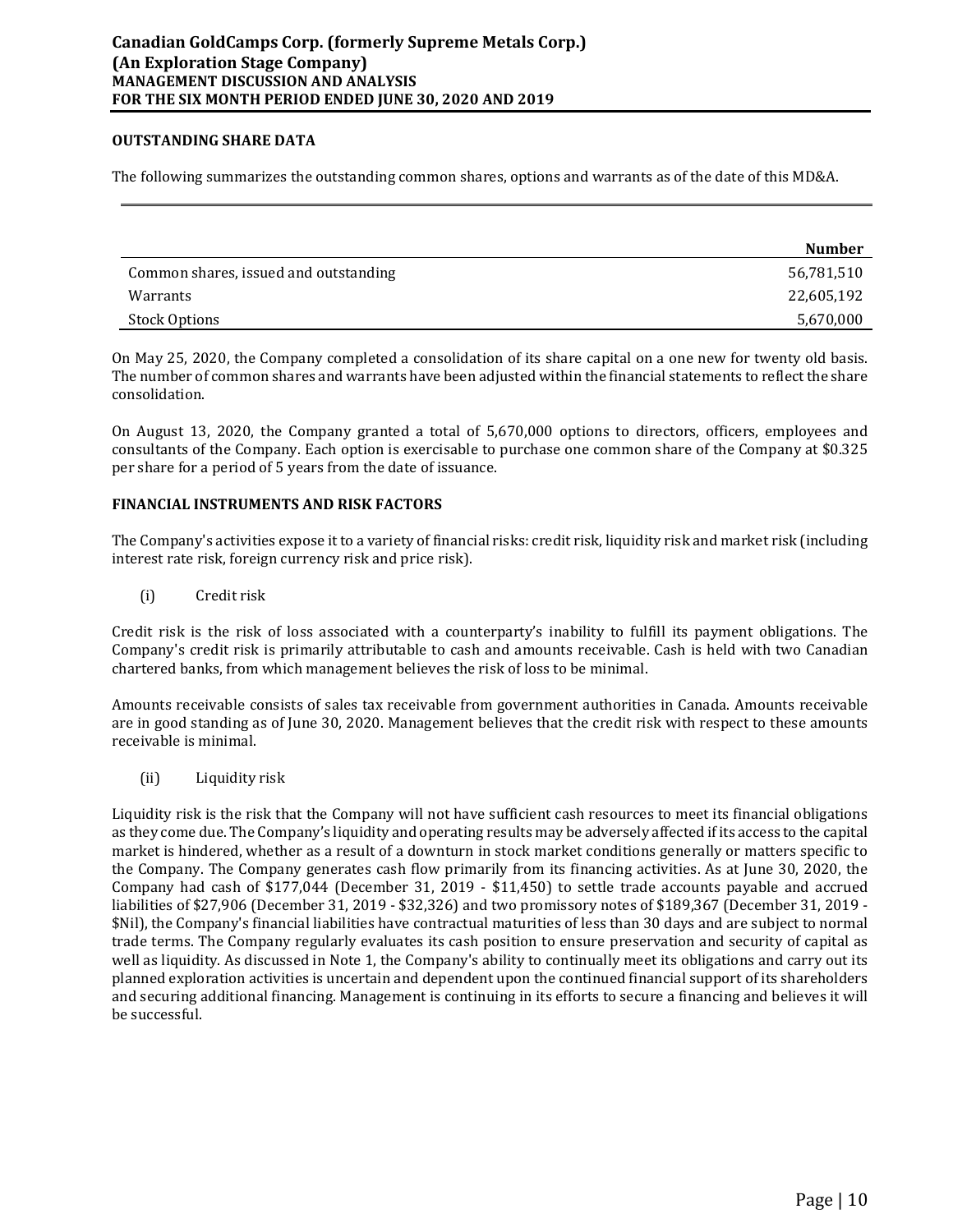### **FINANCIAL INSTRUMENTS AND RISK FACTORS (CONTINUED)**

(iii) Market risk

Market risk is the risk of loss that may arise from changes in market factors such as interest rates and foreign exchange rates.

- (iv) Financial risk
- Interest rate risk

The Company has cash balances and no variable interest-bearing debt. The Company's current policy is to invest excess cash in guaranteed investment certificates issued by a Canadian chartered bank with which it keeps its bank accounts. The Company periodically monitors the investments it makes and is satisfied with the creditworthiness of its Canadian chartered bank.

(v) Foreign currency risk

The Company's functional and presentation currency is the Canadian Dollar and major purchases are transacted in Canadian Dollars. The Company at the present time does not have any foreign currency balances subject to foreign currency risk.

## **OFF-BALANCE SHEET ARRANGEMENTS**

None are applicable at this time, however with mineral exploration, obligations for environmental, First Nation compliance and health and safety issues can create non reportable concerns. The Company hopes to minimize such situations by maintaining adequate insurance coverage, establishing honest and open communications and operating in a safe and responsible manner compliant with current standards as per the most recent applicable acts and regulations.

### **Going Concern**

The condensed interim consolidated financial statements for the six month periods ended June 30, 2020 and 2019 have been prepared on a going-concern basis, which assumes the realization of assets and liquidation of liabilities in the normal course of business. Several material uncertainties may cast a significant doubt on the validity of this assumption. The Company has incurred losses since inception and has no current source of revenue. Continuing operations, as intended, are dependent on management's ability to raise required funding through future equity issuances, its ability to acquire resource property or business interests and develop profitable operations or a combination thereof, which is not assured, given the volatile and uncertain financial markets. These condensed interim consolidated financial statements do not include any adjustments to the recoverability and classification of recorded asset amounts and classification of liabilities that might be necessary should the Company be unable to continue as a going concern. At June 30, 2020, the Company had a deficit of \$10,173,444 (December 31, 2019 - \$10,084,895) and a working capital deficiency of \$85,192 (December 31, 2019 - \$161,643).

There can be no assurance that the Company will be able to continue to raise funds, in which case the Company may be unable to meet its obligations. Should the Company be unable to continue as a going-concern, the net realizable values of its assets may be materially less than the amounts recorded on the consolidated statement of financial position.

In March 2020, the World Health Organization declared coronavirus COVID-19 a global pandemic. This contagious disease outbreak, which has continued to spread, and any related adverse public health developments, has adversely affected workforces, economies, and financial markets globally, potentially leading to an economic downturn. The impact on the Company is not currently determinable but management continues to monitor the situation.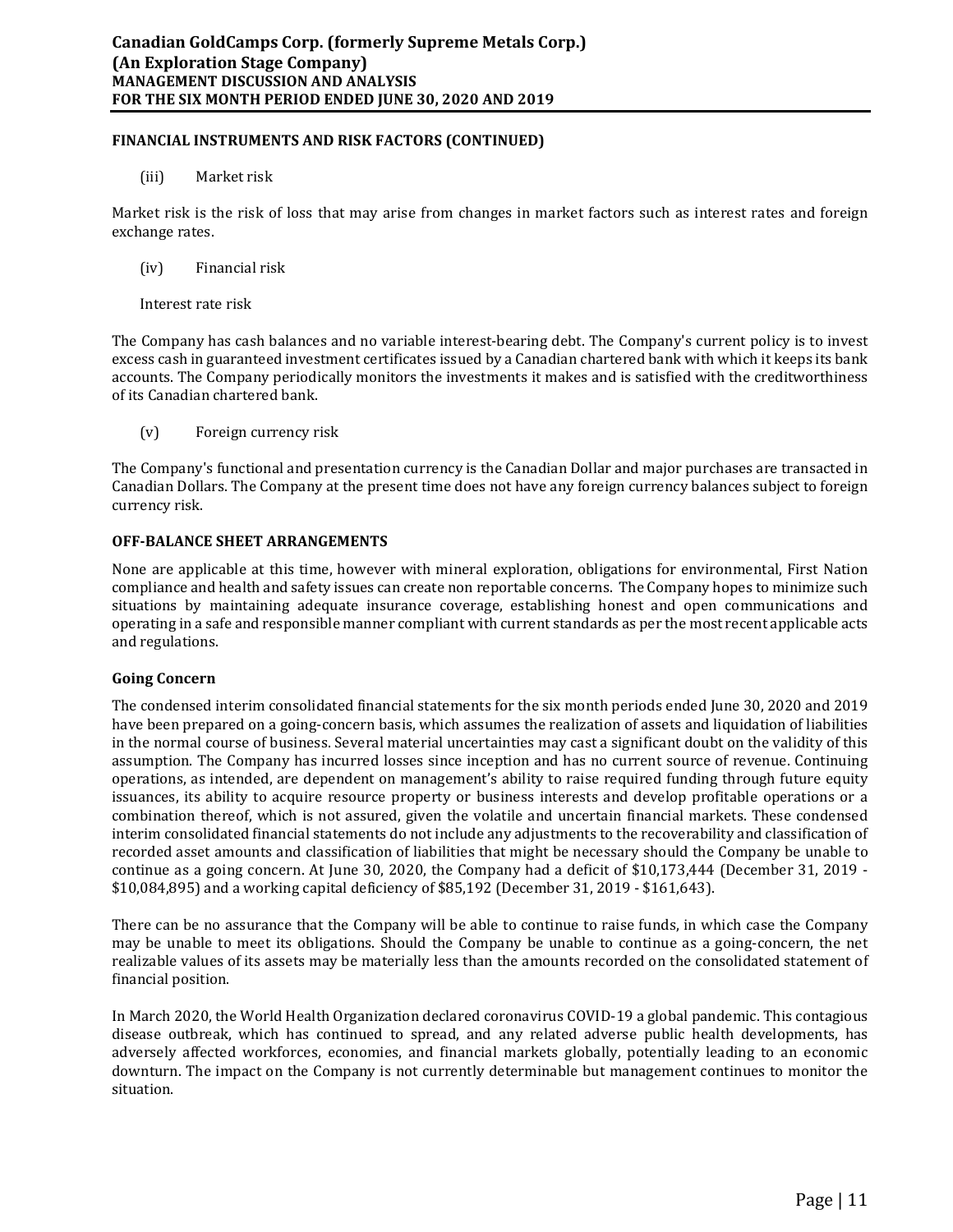### **ENVIRONMENTAL LIABILITIES**

The Company is not aware of any environmental liabilities, obligations or responsibilities associated with the Company's mining interests.

## **CAPITAL RISK MANAGEMENT**

The Company includes equity, comprising issued share capital and deficit, in the definition of capital, which as at June 30, 2020 was a deficit of \$85,192 (2019 – \$161,643).

The Company's primary objective with respect to its capital management is to ensure that it has sufficient cash resources to fund its exploration commitments. To secure the additional capital necessary to continue with the exploration of mineral properties, the Company may attempt to raise additional funds through the issuance of debt or equity. The Company is not subject to any capital requirements imposed by a lending institution.

The Company monitors its capital structure and makes adjustments according to market conditions in an effort to meet its objectives given the current outlook of the business and industry in general. The Company may manage its capital structure by issuing new shares and adjusting capital spending. The capital structure is reviewed by management and the Board of Directors on an ongoing basis.

There were no changes in the Company's process, policies and approach to capital management during the six month period ended June, 2020, and the year ended December 31, 2019.

### **RISKS AND UNCERTAINTIES**

### **Early Stage – Need for Additional Funds**

The Company has no history of profitable operations and its present business is at an early stage. As such, the Company is subject to many risks common to such enterprises, including undercapitalization, cash shortages and limitations with respect to personnel, financial and other resources and the lack of revenues. There is no assurance that the Company will be successful in achieving a return on shareholders' investments and the likelihood of success must be considered in light of its early stage of operations. The Company has no source of operating cash flow and no assurance that additional funding will be available to it for further exploration and development of its projects when required. Although the Company has been successful in the past in obtaining financing through the sale of equity securities and promissory notes payable, there can be no assurance that the Company will be able to obtain adequate financing in the future or that the terms of such financing will be favorable, especially in today's volatile and uncertain financial markets. Failure to obtain such additional financing could result in the delay or indefinite postponement of further exploration and development of its properties.

### **Exploration and Development**

Exploration for minerals is a speculative venture involving substantial risk. There is no certainty that the expenditures made by the Company and/or its subsidiaries will result in discoveries of commercial metal reserves.

Mining and development risks always accompany anticipated rewards, and uncertainties always exist where mineral properties are concerned. Uncertainties include the size, grade and recovery of naturally occurring mineral deposits. Although exploration and development efforts can outline a mineral deposit with a degree of certainty, ultimate grade and tonnages are never fully known until mining has been completed. Metal prices are also a significant factor in the development decision for a mineral property, as a mine may not be economically feasible in a period of depressed prices. Factors beyond the control of the Company may affect the marketability of any minerals discovered. Pricing is affected by numerous factors such as international economic and political trends, global or regional consumption and demand patterns, and increased production by current producers.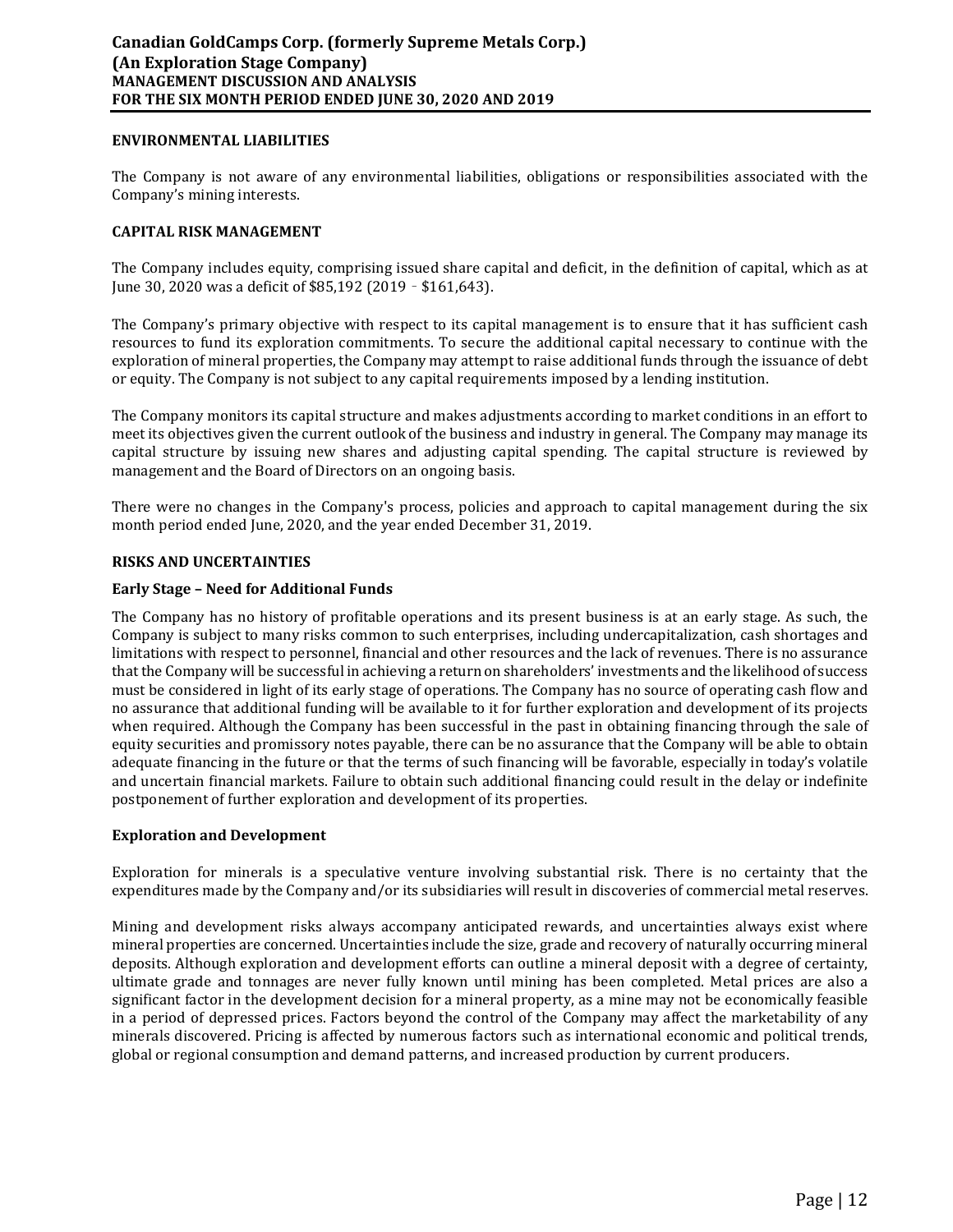## **RISKS AND UNCERTAINTIES (CONTINUED)**

### **Operating Hazards and Risks**

Mining operations involve many risks, which even a combination of experience, knowledge and careful evaluation may not be able to overcome. In the course of exploration, development and production of mineral properties, certain risks, and in particular, unexpected or unusual geological operating conditions including rock bursts, caveins, fires, flooding and earthquakes may occur. Operations in which the Company has a direct or indirect interest will be subject to all the hazards and risks normally incidental to exploration, development and production of metals, any of which could result in damage to or destruction of mines and other producing facilities, damage to life and property, environmental damage and possible legal liability for any or all damage.

## **Foreign Country and Political Risk**

While the Company's focus is on acquiring and exploring properties in Canada, the Company might from time to time pursue mineral properties in unstable political or economic countries. The Company would be subject to certain risks, including currency fluctuations and possible political or economic instability in certain jurisdictions, which may result in the impairment or loss of mineral concessions or other mineral rights. Mineral exploration and mining activities may be affected in varying degrees by political instability and government regulations relating to the mining industry. Any changes in regulations or shifts in political attitudes may also adversely affect the Company's business. Exploration may be affected in varying degrees by government regulations with respect to restrictions on future exploitation and production, price controls, export controls, foreign exchange controls, income taxes, expropriation of property, environmental legislation and mine and/or site safety.

### **Title Risks**

Title to exploration and evaluation assets involves certain inherent risks due to the difficulties of determining the validity of certain claims as well as the potential for problems arising from the frequently ambiguous conveyancing history characteristic of many mineral properties. The Company has investigated title to all of its mineral properties and, to the best of its knowledge, title to all of its properties are in good standing.

### **Price Volatility of Public Stock**

In recent years, securities markets have experienced extremes in price and volume volatility. The market price of securities of many early stage companies, among others, have experienced fluctuations in price which may not necessarily be related to the operating performance, underlying asset values or prospects of such companies. It may be anticipated that any market for the Company's shares will be subject to market trends generally and the value of the Company's shares on a stock exchange may be affected by such volatility.

### **Economic Conditions**

Unfavorable economic conditions may negatively impact the Company's financial viability as a result of increased financing costs and limited access to capital markets.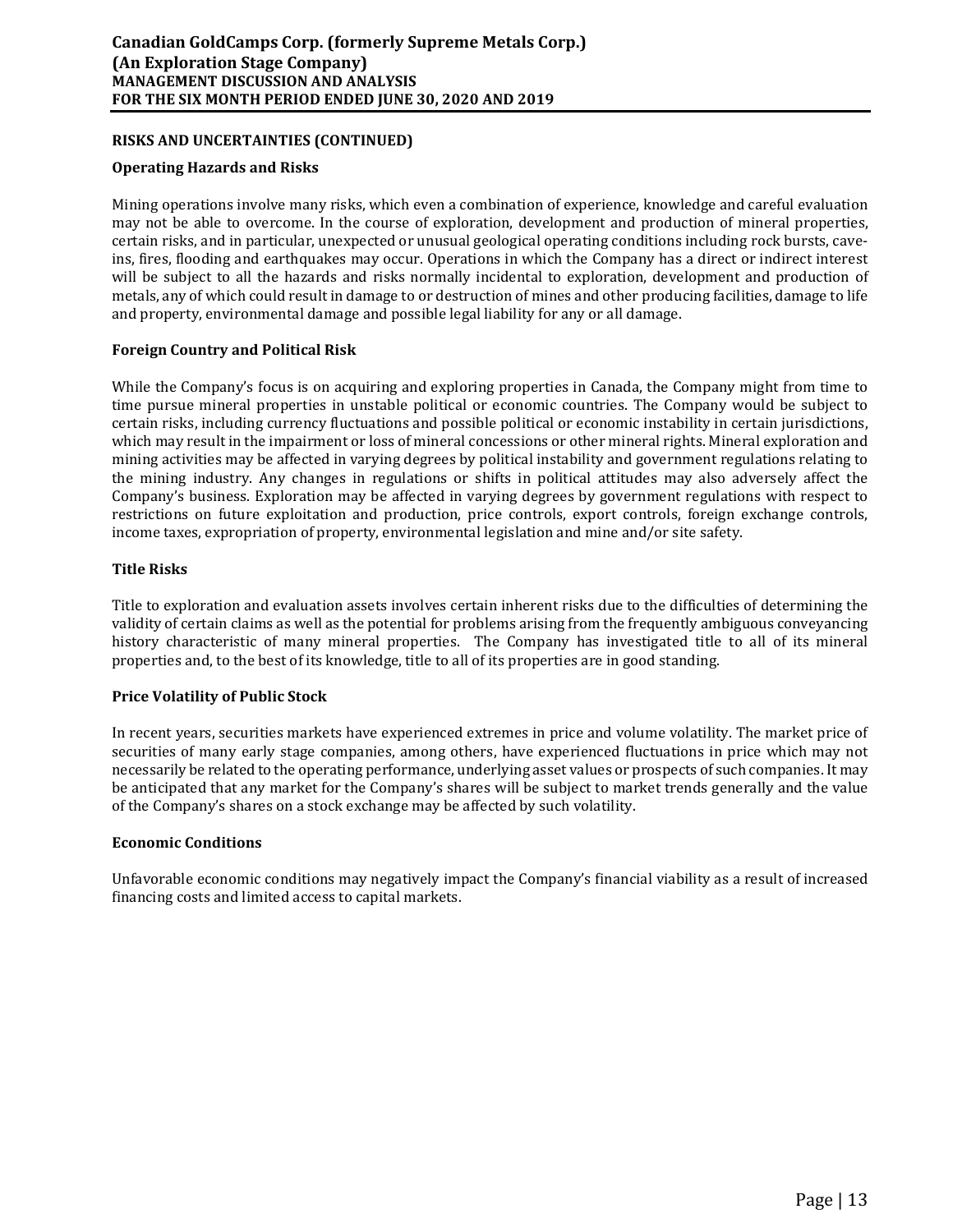## **RISKS AND UNCERTAINTIES (continued)**

### **Environmental Regulations, Permits and Licenses**

The Company's operations are subject to various laws and regulations governing the protection of the environment, exploration, development, production, taxes, labour standards, occupational health and safety, waste disposal, and other matters. Environmental legislation provides for restrictions and prohibitions on spills, releases or emissions of various substances produced in association with certain mining industry operations, such as seepage from tailings disposal areas, which would result in environmental pollution. A breach of such legislation may result in impositions of fines and penalties. In addition, certain types of operations require the submission and approval of environmental impact assessments. Environmental legislation is evolving in a direction of stricter standards, and enforcement, and higher fines and penalties for non-responsibility for companies including its directors, officers and employees. The cost of compliance with changes in governmental regulations has the potential to reduce the profitability for the Company and its directors, officers and employees. The Company intends to fully comply with all environmental regulations.

Failure to comply with applicable laws, regulations, and permitting requirements may result in enforcement actions thereunder, including orders issued by regulatory or judicial authorities causing operations to cease or be curtailed, and may include corrective measures requiring capital expenditures, installation of additional equipment, or remedial actions. Parties engaged in mining operations may be required to compensate those suffering loss or damage by reason of mining activities and may have civil or criminal fines or penalties imposed for violations of applicable laws or regulations and, in particular, environmental laws.

Amendments to current laws, regulations and permits governing operations and activities of mining companies, or more stringent implementation thereof, could have a material adverse impact on the Company and cause increases in capital expenditures or productions costs or reduction in levels of productions at producing properties, or requirements abandonment, or delays in development of new mining properties.

### **Competition and Agreements with Other Parties**

The mining industry is intensely competitive in all its phases. The Company competes with other companies that have greater financial resources and technical capacity. Competition could adversely affect the Company's ability to acquire suitable properties or prospects in the future.

The Company may, in the future, be unable to meet its share of costs incurred under agreements to which it is a party, and it may have its interest in the properties subject to such agreements reduced as a result. Also, if other parties to such agreements do not meet their share of such costs, the Company may not be able to finance the expenditures required to complete recommended programs.

### **Dependence on Management**

The Company is very dependent upon the personal efforts and commitment of its existing management. To the extent that management's services would be unavailable for any reason, a disruption to the operations of the Company could result, and other persons would be required to manage and operate the Company.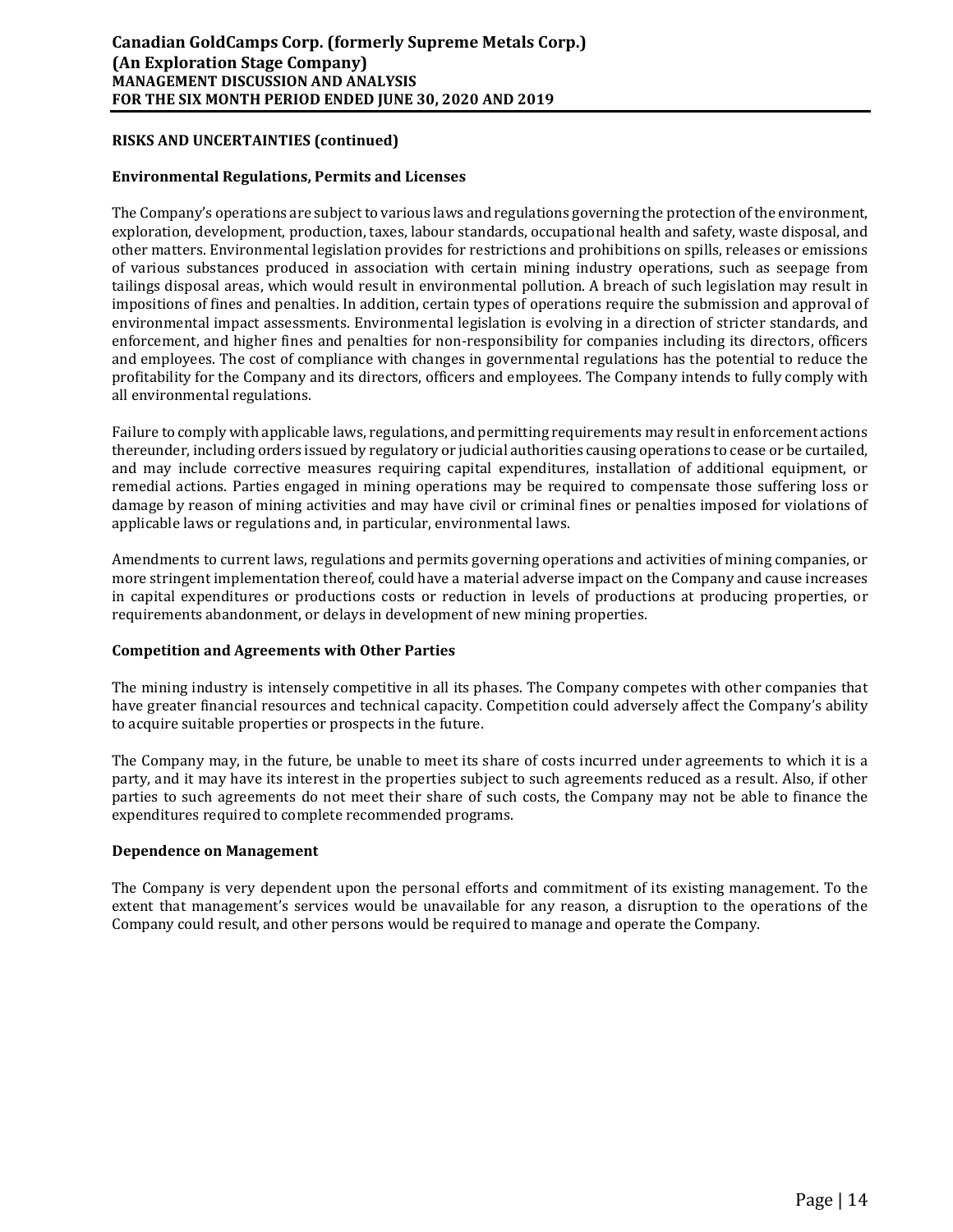### **RISKS AND UNCERTAINTIES (continued)**

### **Conflicts of Interest**

The Company's directors and officers may serve as directors and officers, or may be associated with other reporting companies or have significant shareholdings in other public companies. To the extent that such other companies may participate in business or asset acquisitions, dispositions, or ventures in which the Company may participate, the directors and officers of the Company may have a conflict of interest in negotiating and concluding terms respecting the transaction. If a conflict of interest arises, the Company will follow the provisions of the Business Corporations Act, British Columbia ("Corporations Act") in dealing with conflicts of interest. These provisions state, where a director/officer has such a conflict, that the director/officer must at a meeting of the board, disclose his interest and refrain from voting on the matter unless otherwise permitted by the Corporations Act. In accordance with the laws of the Province of British Columbia, the directors and officers of the Company are required to act honestly, in good faith and in the best interests of the Company.

## **ADDITIONAL DISCLOSURE FOR VENTURE ISSUERS WITHOUT SIGNIFICANT REVENUE**

Additional disclosure concerning the Company's general and administrative expenses and exploration and evaluation costs is provided in the Company's consolidated statement of loss and note disclosures contained in its condensed interim consolidated financial statements for the six month period ended June 30, 2020. These statements are available on SEDAR - Site accessed through www.sedar.com.

### **Dividends**

The Company has no earnings or dividend record and is unlikely to pay any dividends in the foreseeable future as it intends to employ available funds for mineral exploration and development. Any future determination to pay dividends will be at the discretion of the board of directors and will depend on the Company's financial condition, results of operations, capital requirements and such other factors as the board of directors deem relevant.

### **Management's Responsibility for Financial Statements**

The information provided in this report, including the consolidated financial statements, is the responsibility of management. In the preparation of these statements, estimates are sometimes necessary to make a determination of future values for certain assets or liabilities. Management believes such estimates have been based on careful judgments and have been properly reflected in the accompanying financial statements. In contrast to the certificate required under National Instrument 52-109 Certificate of Disclosure in Issuers' Annual and Interim Filings ("NI 52- 109"), the Venture Issuer Basic Certificate does not include representations relating to the establishment and maintenance of disclosure controls and procedures ("DC&P") and internal control over financial reporting ("ICFR"), as defined in NI 52-109, in particular, the certifying officers filing this certificate are not making any representations relating to the establishment and maintenance of:

- (i) controls and other procedures designed to provide reasonable assurance that information required to be disclosed by the Company in its annual filings, interim filings or other reports filed or submitted under securities legislation is recorded, processed, summarized and reported within the time periods specified in securities legislation; and
- (ii) a process to provide reasonable assurance regarding the reliability of financial reporting and the preparation of financial statements for external purposes in accordance with the Company's GAAP.